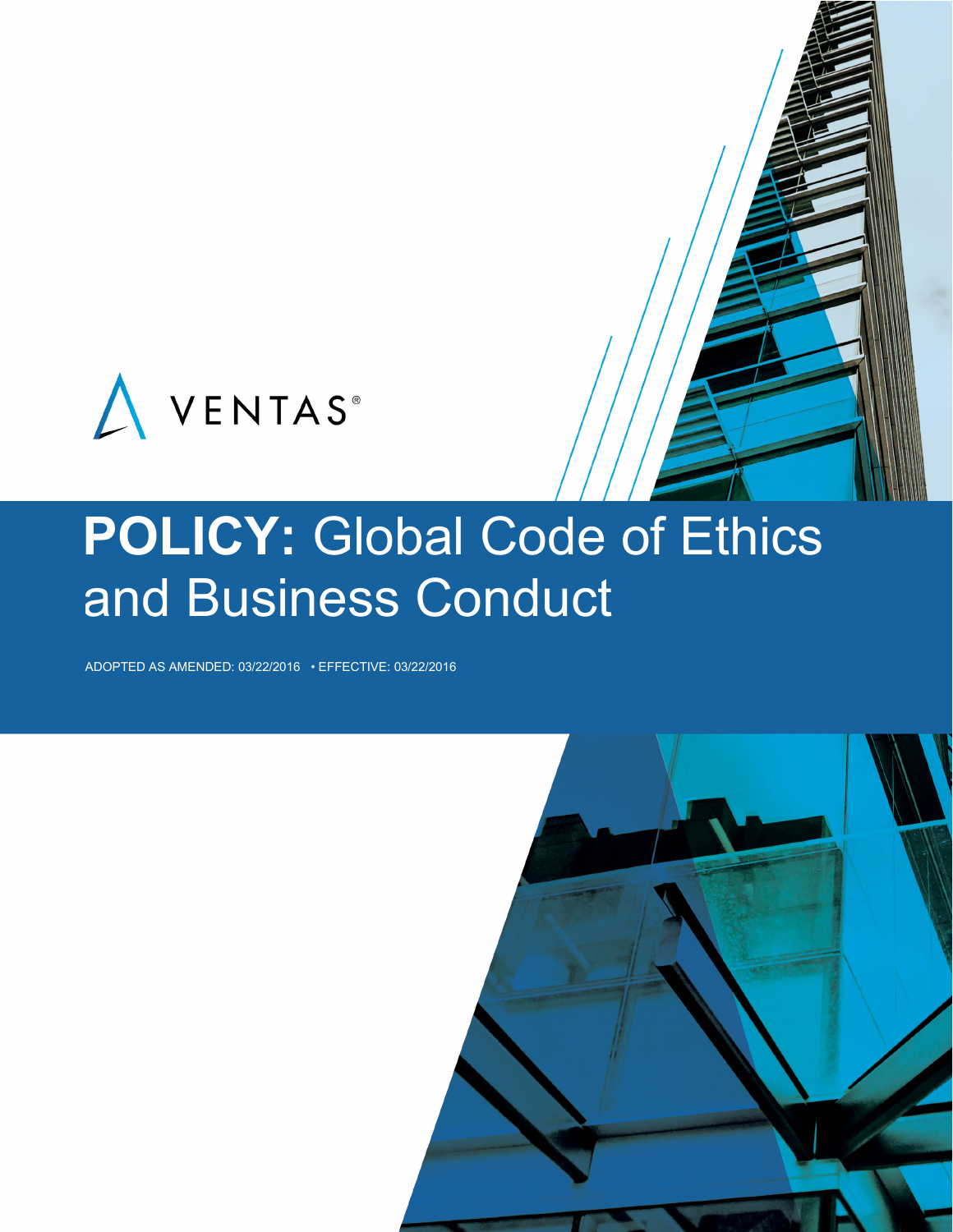

## **TABLE OF CONTENTS**

| <b>Additional Compliance Resources</b>     | <b>Page Number</b> |
|--------------------------------------------|--------------------|
| <b>ETHICS AND BUSINESS CONDUCT</b>         | 4                  |
| Overview                                   | 4                  |
| <b>General Policy</b>                      | 4                  |
| Scope                                      | 4                  |
| <b>Resolving Business Ethics Concerns</b>  | 5                  |
| Reporting Illegal or Unethical Behavior    | 6                  |
| <b>Non-Retaliation Policy</b>              | $6\phantom{a}$     |
| <b>Effect of Code Violations</b>           | $\overline{7}$     |
| Amendment, Modification or Waiver          | 7                  |
| <b>CODE TOPICS</b>                         | 7                  |
| <b>Company Assets</b>                      | $\overline{7}$     |
| <b>Communications Technology</b>           | 7                  |
| <b>Company Funds</b>                       | 8                  |
| Company Name and Logo                      | 8                  |
| <b>Company Property</b>                    | 8                  |
| Records and Information Management         | 8                  |
| <b>Confidentiality</b>                     | 9                  |
| <b>Conflicts of Interest</b>               | 9                  |
| <b>Corporate Interests</b>                 | 11                 |
| <b>Employment Expectations</b>             | 12                 |
| <b>Equal Employment Opportunity</b>        | 12                 |
| Non-Discrimination in Company Business     | 12                 |
| Anti-Harassment                            | 12                 |
| Relatives and Close Personal Relationships | 12                 |
| Workplace Safety and Health                | 12                 |
| <b>Fair Dealing</b>                        | 13                 |
| <b>Full and Fair Disclosure</b>            | 13                 |
| <b>Gifts and Entertainment</b>             | 13                 |
| <b>Government Affairs</b>                  | 14                 |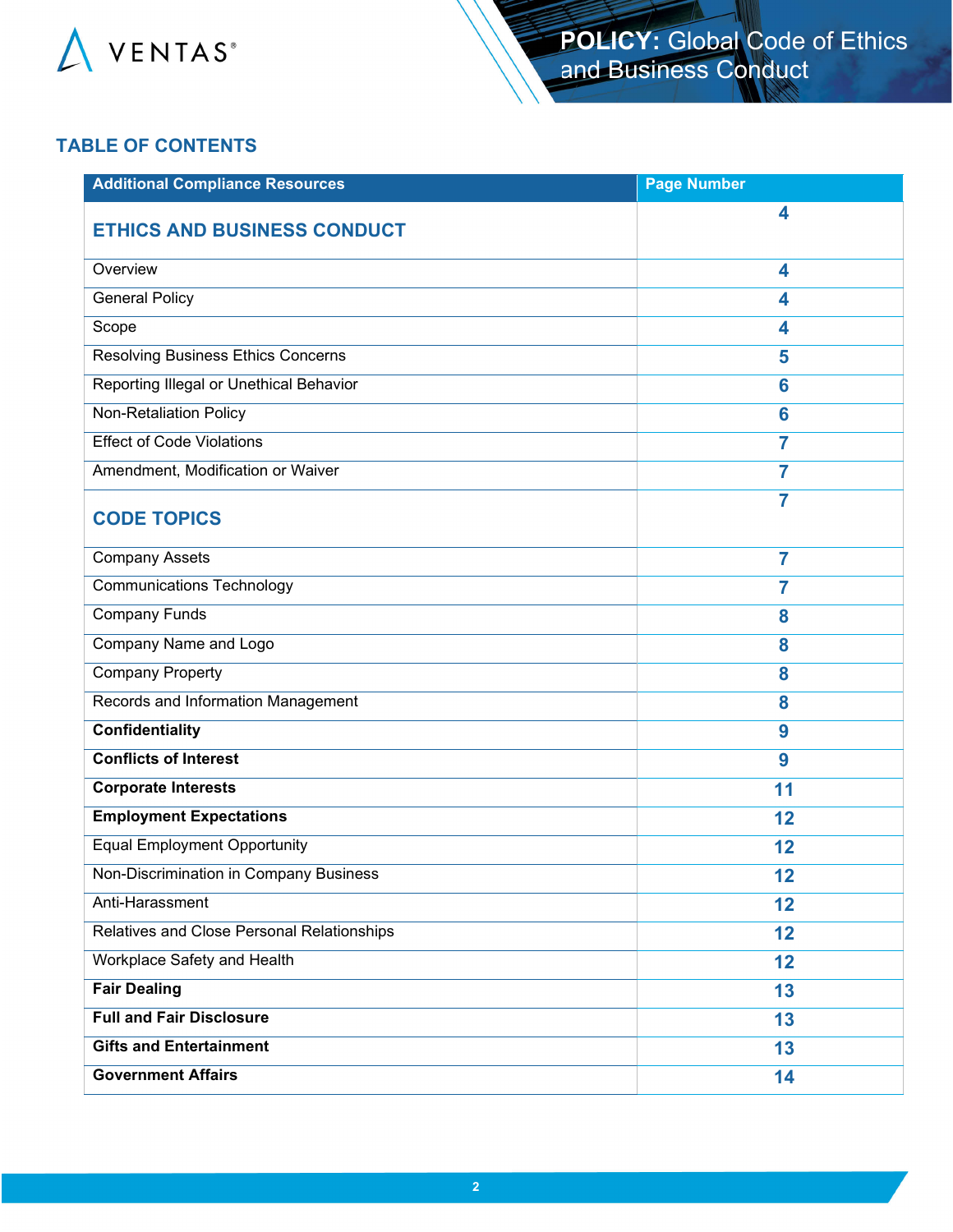

# **POLICY:** Global Code of Ethics and Business Conduct

| <b>Compliance with Governmental Authority</b>                   | 14 |
|-----------------------------------------------------------------|----|
| Political Activities by the Company                             | 14 |
| Political Activities by Directors, Officers and Employees       | 14 |
| Relationships with Governmental Officials                       | 15 |
| <b>Insider Trading Laws</b>                                     | 15 |
| <b>Trading in Company Securities</b>                            | 15 |
| Trading in Securities of Other Companies                        | 15 |
| <b>Internal Controls</b>                                        | 16 |
| System of Internal Controls                                     | 16 |
| System of Disclosure Controls                                   | 16 |
| Discussions regarding Internal Controls and Disclosure Controls | 16 |
| Social Media                                                    | 16 |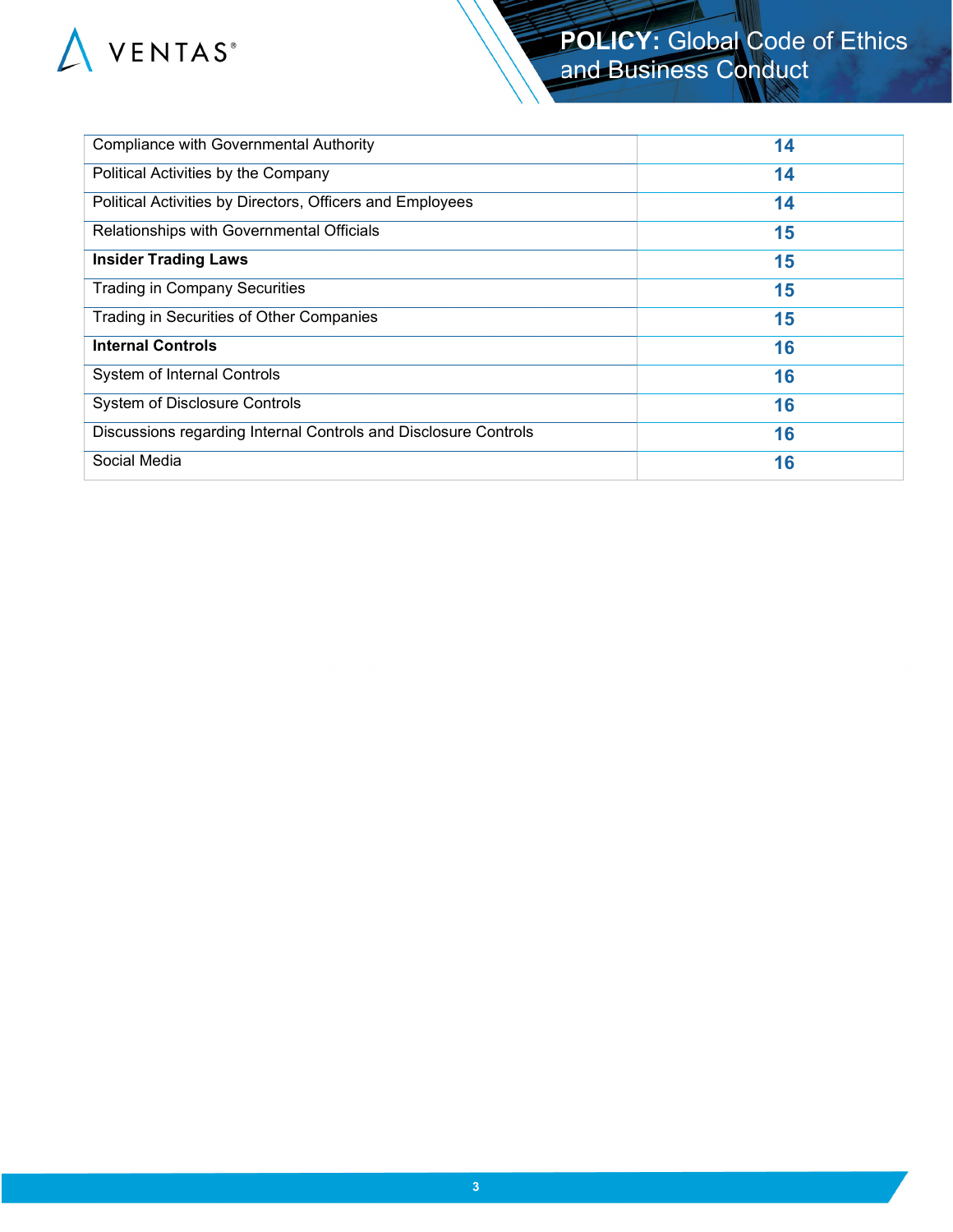

# **ETHICS AND BUSINESS CONDUCT**

#### **OVERVIEW**

Ventas, Inc. (together with its subsidiaries, "Ventas" or "the Company") is committed to ethical business conduct and expects its directors, officers, employees, and agents to act with integrity and to conduct themselves and the Company's business in a way that protects our reputation for fairness and honesty.

This Global Code of Ethics and Business Conduct sets forth the legal and ethical standards to which Ventas's employees, officers, and directors must adhere. It also provides guidance for recognizing potential issues encountered in conducting Company business and for making decisions that conform to our legal and ethical standards. In addition to your own conduct, you and the Company may be liable for the acts of third parties – including brokers, consultants, and others – who act on the Company's behalf. While this Code does not address every issue that may arise, it sets basic expectations for conducting Company business, will help you recognize potential risk areas, and serves as the foundation for ensuring legal compliance and ethical business conduct.

You should read this Code in conjunction with all of our other policies and our Employee Handbook. If you believe your obligations under this Code are inconsistent with any other policy, please consult the Company's Ethics and Compliance Officer for assistance.

#### **GENERAL POLICY**

Ventas is committed to the highest level of legal, ethical and moral standards in the conduct of business, based on a fundamental belief in law, honesty, fair dealing and open competition. We are expected at all times to maintain and foster these standards as we conduct business on behalf of the Company. We should act honestly and ethically in our business relationships with our stakeholders and should strive for excellence in the performance of our duties. We also are required to comply with all applicable laws, rules and regulations.

#### **SCOPE**

This Code and all relevant Company policies and procedures apply to all employees, officers, and directors of the Company. We expect each employee, officer, and director to read and understand the standards for ethical business conduct contained herein and to comply with these standards. Third parties, such as property managers, investment bankers, real estate brokers, independent contractors, vendors, suppliers, service providers, and consultants who act on the Company's behalf (collectively referred to in this Policy as "Business Associates") may also subject you and the Company to liability if they engage in misconduct or unethical behavior in performing their duties on the Company's behalf. Employees who interact with the Company's Business Associates, therefore, should communicate Ventas's ethical expectations to Business Associates. You also have an obligation to recognize and respond to potential improper conduct by Business Associates acting on the Company's behalf, and cannot turn a blind eye to their potential misconduct.

Employees with supervisory responsibilities also must monitor and ensure compliance with this Code by employees under their direction or control. Conduct contrary to this Code is outside the scope of any employee's employment. Directors and officers should be aware that there are special legal requirements not covered by this Code that apply to corporate fiduciaries.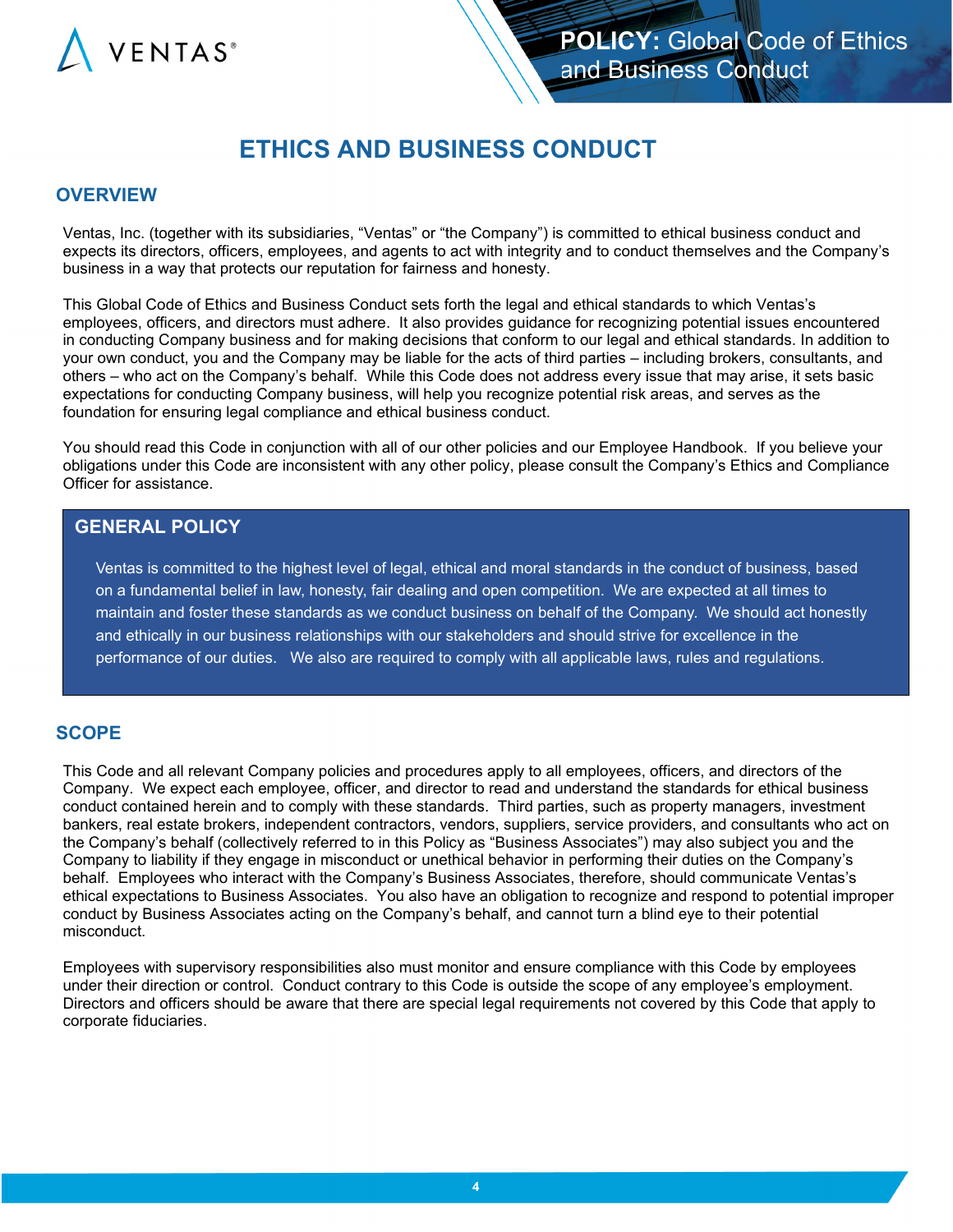

## **RESOLVING BUSINESS ETHICS CONCERNS**

In addition to complying with all legal requirements, you must adhere to the overriding ethical and professional standards that govern the conduct of our business. Ventas's interests are not served by any unethical practice or activity, even though such practice or activity may not be in technical violation of the law. In addition, we may have policies and practices that require more of you than is required by this Code. In those instances, you must follow the more restrictive policy or practice. You should consider the standards set forth herein as a baseline, or a minimum requirement, that must always be followed.

Please understand that every situation you may face cannot be contemplated or specifically addressed in this Code. At times you may find yourself in a situation at work where the right decision may not be clear. If that happens, ask yourself the following questions:

- Is my contemplated action legal?
- Is my contemplated action honest and fair?
- Is my contemplated action consistent with Company policies and values, including the principles of this Code?
- Does this decision or action make me uncomfortable?
- Will my action or decision embarrass me or harm the Company's reputation?

If, after answering these questions, you feel uncomfortable about a situation or are concerned that it may be illegal, unethical or inappropriate, or if you are uncertain as to whether your action or decision is prohibited by this Code, do one or more of the following options:

- Consider the steps you can take to try to remedy the situation. If possible, discuss your concern with the person(s) involved.
- Try to resolve your concern with your manager or executive team leader.
- For employment-related issues, such as questions or concerns about potential discrimination or harassment, contact the Human Resources Department.
- For questions about laws and regulations that may apply to our business, contact the Legal Department.
- For questions about finance or accounting issues, contact the Accounting Department.
- In addition to the above options, you may utilize one or more of the following compliance resources:

| <b>Additional Compliance Resources</b>                                                                                           | <b>Contact Information</b> |
|----------------------------------------------------------------------------------------------------------------------------------|----------------------------|
| Make an anonymous report via the<br>Company's EthicsPoint reportinghotline<br>(available 24 hours a day, seven days per<br>week) | +1 866 384 4277            |
|                                                                                                                                  | or                         |
|                                                                                                                                  | www.ethicspoint.com        |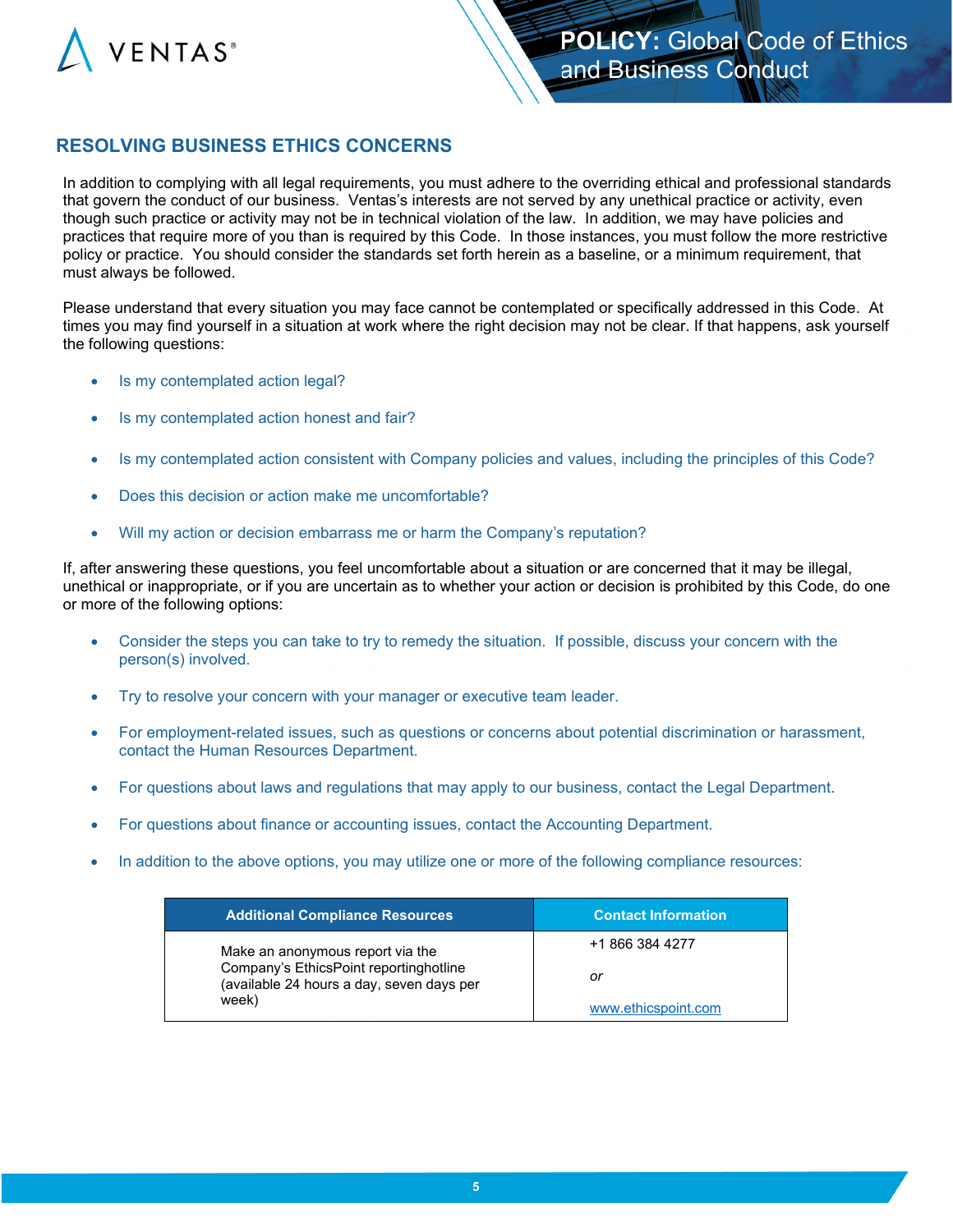

| Investigator directly         | Send a written report to the Compliance<br>Investigator or contact the Compliance | VP, Internal Audit<br>Ventas, Inc.<br>353 N. Clark St., Suite 3300<br>Chicago, IL 60654<br>+1 312 660 3721 |
|-------------------------------|-----------------------------------------------------------------------------------|------------------------------------------------------------------------------------------------------------|
|                               | You may also contact the Legal & Compliance Team:                                 |                                                                                                            |
| Carey Roberts:<br>Aaron Kase: | +1 312 660 3808<br>+1 312 660 3864                                                |                                                                                                            |

## **REPORTING ILLEGAL OR UNETHICAL BEHAVIOR**

Ventas recognizes that compliance with laws and regulations and its internal policies is essential for maintaining a strong and prosperous business and an environment where individuals are motivated to perform their best. The Company further recognizes that a critical component of a successful compliance program is having employees who are committed to reporting to the Company potential violations of laws and internal policies.

This Code requires all Company employees, officers, and directors to report concerns or complaints regarding perceived or potential misconduct, including (i) questionable accounting, internal accounting controls or auditing matters, (ii) noncompliance with any legal or regulatory requirements or any Company policies, including without limitation, this Code, and (iii) retaliation against employees who report concerns or complaints. Employees have the right to report to or cooperate with any governmental, regulatory or self-regulatory agency with jurisdiction over the Company or its assets, and to make disclosures that are protected under provisions of applicable law or regulation, and nothing in this Code precludes them from making these reports or disclosures. In addition, any other interested parties, such as shareholders, may report concerns and make complaints to the Company.

The Company has established policies and procedures related to the receipt and handling of reported concerns and complaints. These policies and procedures were implemented not only because it is good business practice to do so, but also because government regulators expect it and, under some circumstances, it is required by law.

The Company provides multiple ways for employees, as well as shareholders and other interested parties, to report concerns and complaints about perceived or potential misconduct. All reported concerns and complaints will be forwarded to the Company's Compliance Investigator who will promptly review and appropriately process such concerns and complaints.

If employees, shareholders, and other interested parties would like to discuss any matter with the Compliance Investigator, the Ethics and Compliance Officer or the Audit Committee, they should indicate this in their oral or written report and provide their contact information.

When reporting a concern or complaint, employees, shareholders, and other interested parties should provide as much specific information as possible, including names, dates, places, events that took place, and their perception of why such incident(s) may be a violation of law or Company policy.

## **NON-RETALIATION POLICY**

It is the policy of the Company to provide an environment where all employees can report, without fear of negative consequences, a concern or complaint or other suspected, planned, or actual violation of the law, regulations, or the Company's policies. The Company has a zero tolerance policy for any act of retaliation or retribution against employees who in good faith make such a report.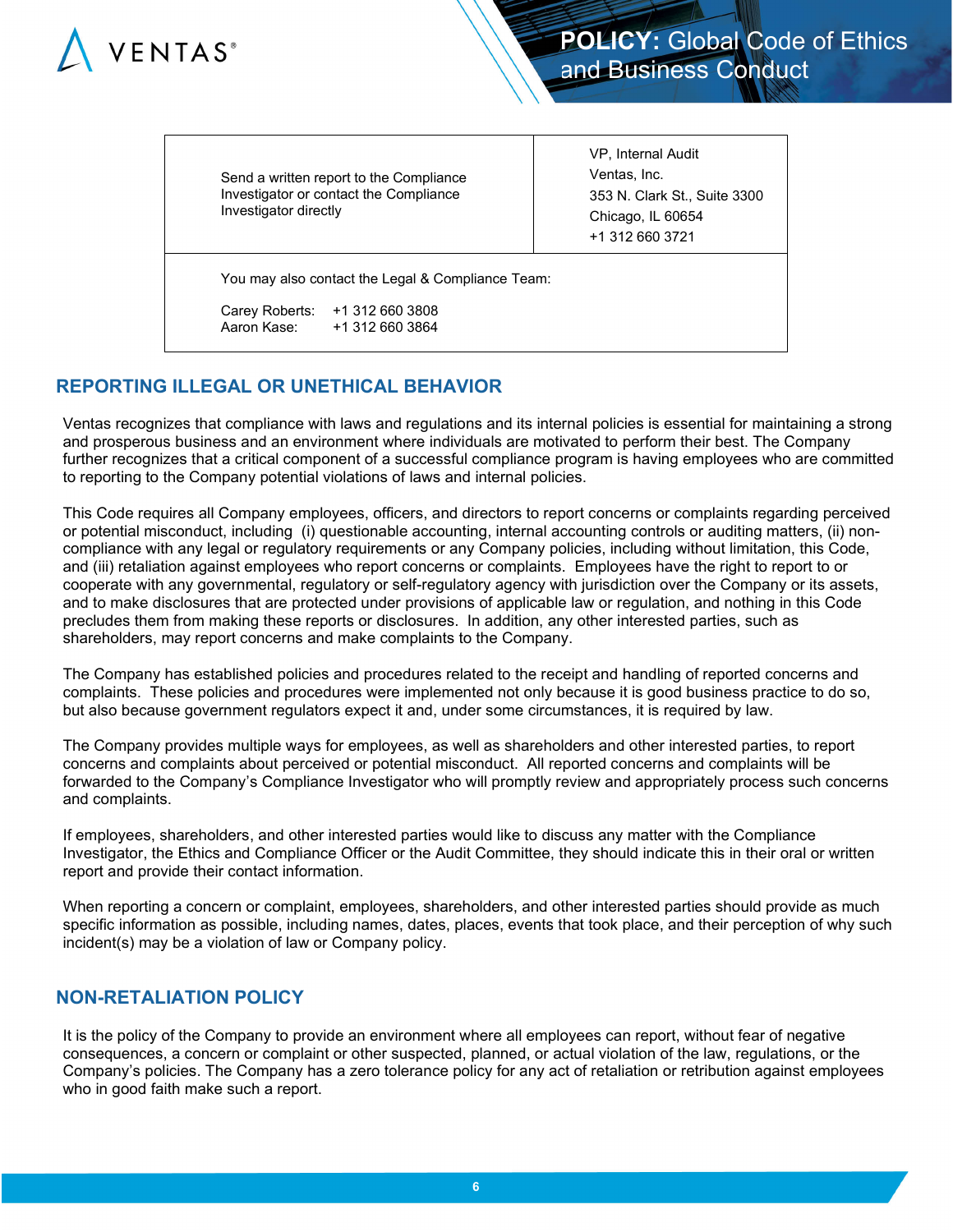

Every employee, officer and director has the right to raise, in good faith, any business conduct concerns, including potential violations of Company policy or the law. Individuals who make such reports shall not be subject to discipline or otherwise retaliated against or disadvantaged with respect to their employment as a result of such reporting. Acts of retaliation could include denial of benefits, termination, demotion, suspension, threats, harassment, or discrimination.

Although some disclosure may be required to investigate and act upon a report or inquiry, the Company will use all reasonable means available to protect the identity of any person who makes any such report or inquiry and who requests such protection.

Any employee who has reason to believe that he/she is the subject of retaliation or retribution as a consequence of good faith reporting of a concern or complaint or other suspected, planned, or actual violation of the Company's policies, the law, or regulatory requirements should report the situation immediately in accordance with the reporting procedures set forth above. Investigations of possible retribution and retaliation will be taken seriously, investigated promptly, and resolved appropriately. If an employee has committed an act of retaliation or retribution, disciplinary action, up to and including termination of employment, may be administered.

#### **EFFECT OF CODE VIOLATIONS**

Failure to comply with this Code could result in disciplinary action, up to and including termination of employment, and may subject you to civil liability and/or criminal prosecution under applicable law. Any director, officer or employee of the Company who authorizes or permits another person to violate this Code may also be subject to disciplinary action, dismissal, and/or other penalties.

#### **AMENDMENT, MODIFICATION OR WAIVER**

This Code may be amended or modified from time to time, without prior notice, as the Company deems necessary. Any amendment, modification or waiver of this Code for or with respect to any director or executive officer may be made only by the Company's Board of Directors and must be promptly disclosed to shareholders as required by law or the regulations of any stock market on which the Company's securities are then listed. Waivers with respect to other employees may be granted by the executive management team.

# **CODE TOPICS**

#### **COMPANY ASSETS**

We help protect and enhance the Company's assets and information and ensure their efficient use. Theft, carelessness and waste have a direct impact on the Company's profitability and shareholder value.

#### **COMMUNICATIONS TECHNOLOGY**

The Company's communications technology, systems and services are to be used for appropriate and lawful business purposes only, although some limited, incidental personal use is permitted, within limits. This includes, without limitation, computers, networks, internet, e-mail, telephones and handheld devices. Ventas expects employees to use good judgment when deciding how to use these resources.

*You should read and become familiar with the Company's Employee Handbook, which sets forth examples of misuse of the Company's communications technology, systems and services and other prohibited activities.*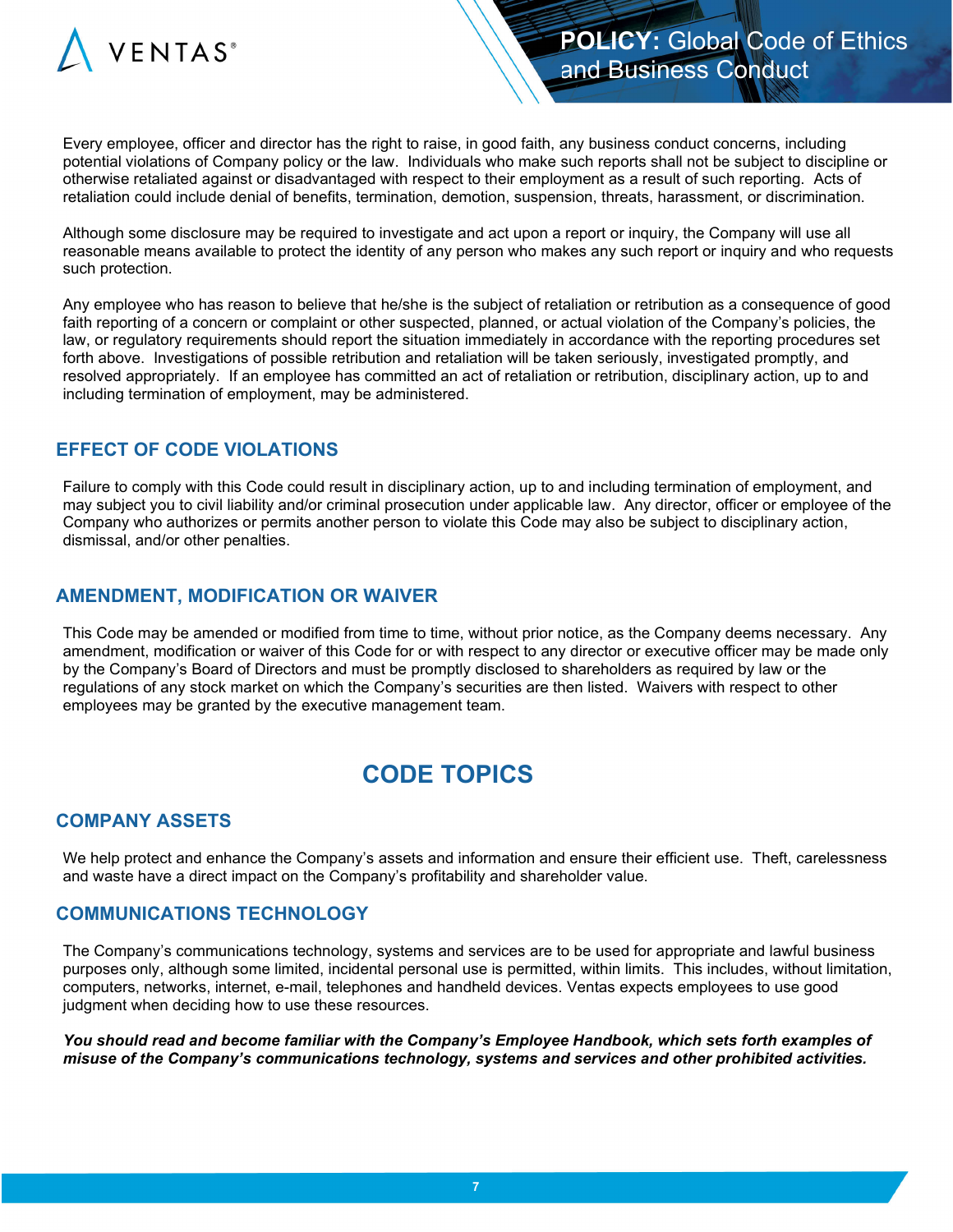

#### **COMPANY FUNDS**

The prudent, effective and appropriate use of Company funds is our responsibility. This includes funds used for business travel and entertainment, credit cards for purchasing and any other cash equivalents. All Company funds, assets and disbursements shall be properly recorded in the appropriate records and books of account.

*You should read and become familiar with the Company's Employee Travel and Related-Expenses Guidelines, which sets forth more detailed information and examples of Company reimbursements for travel and related expenses.*

#### **COMPANY NAME AND LOGO**

Neither Ventas's name and logo nor the name and logo of any affiliated company may be used to endorse or promote any product, commercial enterprise, opinion, cause or political candidate.

#### **COMPANY PROPERTY**

Company property, equipment and material should be used solely for legitimate business purposes, although incidental personal use may be permitted. Any incident of fraud or theft must be reported, promptly upon discovery, to a manager or executive team leader or through one of the compliance resources listed on page two of this Code for investigation.

#### **RECORDS AND INFORMATION MANAGEMENT**

Information is an important asset of the Company. All employees, officers and directors possess records that must be managed appropriately throughout their entire life cycle, including proper creation, receipt, use, distribution, storage, protection, retention and final disposition.

To ensure the Company's assets are protected and financial records are maintained in accordance with generally accepted accounting principles or such other standards as may be appropriate, the following policies apply:

- 1. We must ensure that all Company documents are completed accurately, truthfully and in a timely manner and that they are properly authorized.
- 2. Financial activities and transactions must be recorded in compliance with all applicable laws and accounting practices and in accordance with the generally accepted accounting principles designated by the Company. The making of false or misleading entries, records or documentation is prohibited.
- 3. We must never create a false or misleading report under the Company's name. In addition, no payments or established accounts shall be used for any purpose other than as described by their supporting documentation. No undisclosed funds or assets may be established.
- 4. We must never defraud, influence, coerce, manipulate or mislead any other person for the purpose of rendering the books, records or financial statements of the Company incorrect or misleading.
- 5. Actual or possible errors or misstatements in the Company's books and records, regardless of materiality, must be reported, promptly upon discovery to a manager or an executive team leader or through one of the compliance resources listed on page two of this Code.

We are expected to cooperate fully with the Company's internal and external auditors. We must never impede or interfere with the financial statement audit process.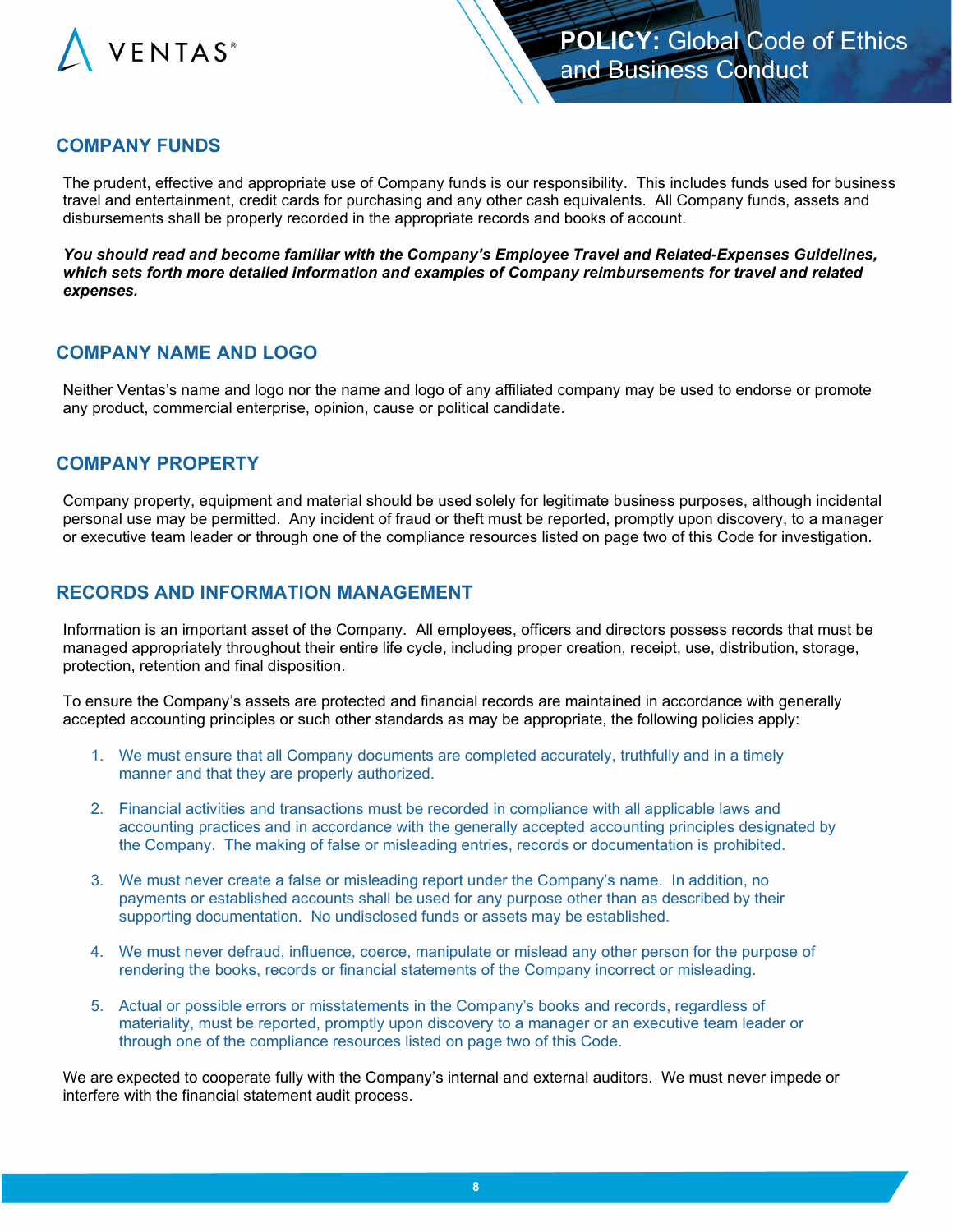

# **CONFIDENTIALITY**

One of the Company's most valuable assets is the information gathered and developed in the management and operation of its business. This information must be safeguarded, protected and used only for legitimate business purposes. Confidential information includes all non-public information that could be harmful to the Company or its tenants, operators or managers or that could be used by competitors, investors, potential investors, analysts, or other third parties. Confidential information also includes information that tenants, operators, managers and other third parties have entrusted to the Company.

You are obligated, during and after employment with the Company, to hold all confidential information in confidence, to refrain from disclosing confidential information to any person outside of the Company and to refrain from using confidential information for any purpose other than the performance of your duties to the Company. Information pertaining to the Company's competitive position or business strategies and information relating to negotiations with employees, directors or third parties should be protected and shared only with persons having a need to know such information in order to perform their job responsibilities.

Pursuant to their fiduciary duties of loyalty and care, directors are required to maintain the confidentiality of information entrusted to them by the Company and any other confidential information that they receive from any source in their capacity as a director. Directors should take all appropriate steps to minimize the risk of disclosure of confidential Company communications to them and of confidential director discussions. All discussions and deliberations occurring at Board or Board committee meetings are presumed to be confidential information. Directors may not use confidential information for their own personal benefit or for the benefit of persons or entities outside the Company or in violation of any law or regulation, including insider trading laws and regulations. The responsibilities of directors with regard to confidential information apply during and after their service on the Board.

We must not discuss non-public information regarding Company matters with anyone outside of the Company (including family members and friends), except as required in the performance of our regular duties. We must also use caution not to discuss such matters in public places, on cellular phones or where conversations can be overheard (e.g., airplanes, taxicabs, restaurants, restrooms, elevators).

The disclosure of confidential information is permitted only when required by law or when disclosure would be in the best interests of the Company, and in each such case, the approval of the Legal Department must be obtained prior to the release of such information. If prior consultation is not feasible, the Ethics and Compliance Officer should be informed as soon as possible regarding the disclosure. If confidential information is inadvertently disclosed, no matter what the circumstances, it must be reported immediately to a manager or executive team leader or through one or more of the compliance resources listed on page two of this Code.

# **CONFLICTS OF INTEREST**

A conflict of interest arises when your personal activities and relationships interfere, or appear to interfere, with your ability to act in the best interest of the Company. No activity at work or outside of work should hurt Ventas's reputation or good name. It is crucial to consider how your actions might appear and to avoid the perception of a conflict of interest. Even when no one has done anything unethical or improper, a potential conflict of interest or the appearance of a conflict of interest can result in a suspicion of wrongdoing that can cause a loss of confidence in the person and the Company. For example, under certain circumstances, the acceptance of a gift or favor may impute a potential conflict of interest. If a conflict or potential conflict arises, it must be reported immediately to the Ethics and Compliance Officer.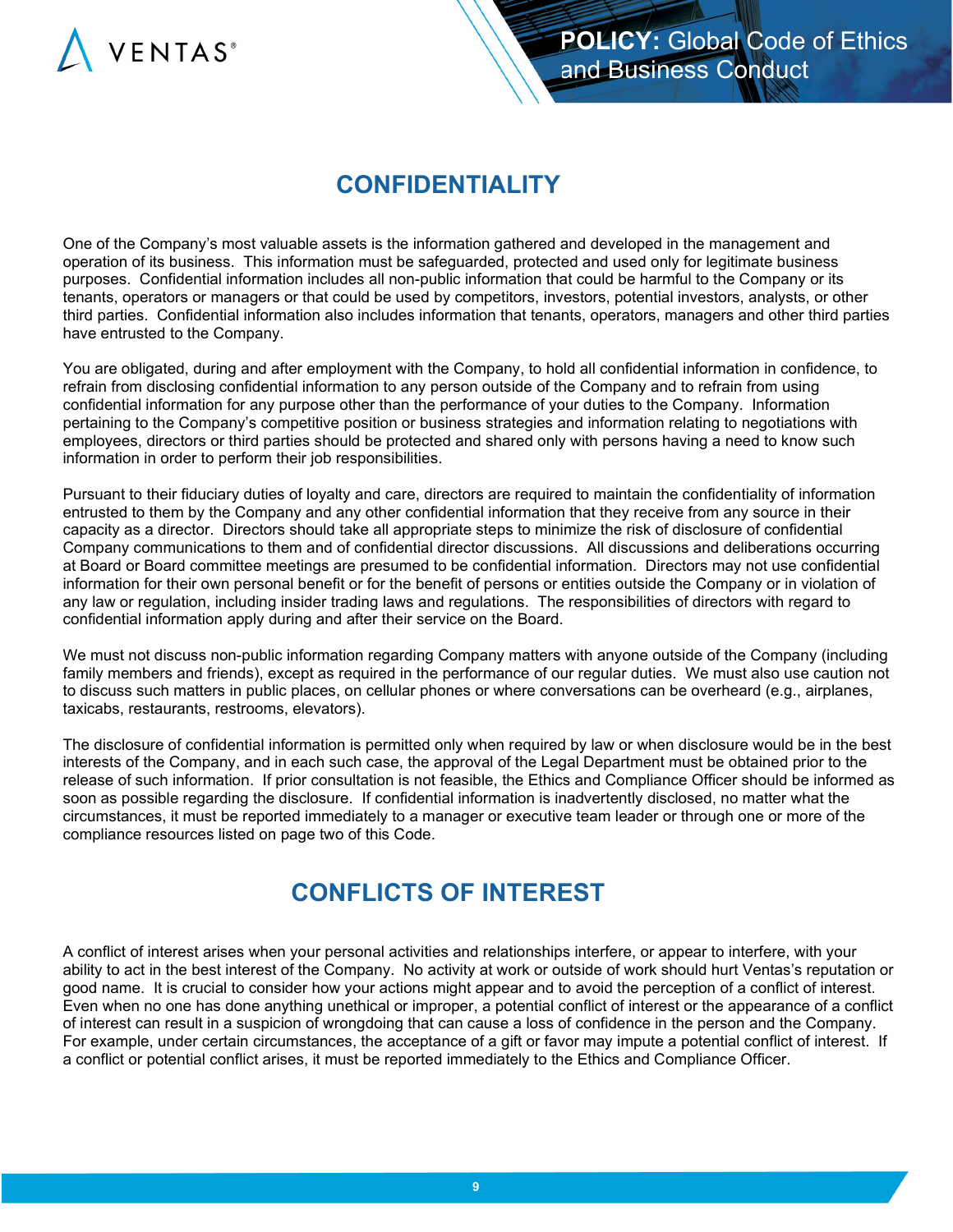

A director shall refrain from voting on or otherwise participating in any transaction in which he or she also has a personal interest or in which there is, or might appear to be, a conflict by reason of his or her connection as an employee, director or otherwise with another business organization. If there is any doubt, the director should seek the advice of the Presiding Director and the Ethics and Compliance Officer of the Company in determining whether to vote on or otherwise participate in any such transaction.

As a general rule, directors, officers and employees and their immediate family members should not have any financial or ownership interest in any entity with which Ventas or one of its subsidiaries does or proposes to do business or any entity with which Ventas is in competition or any transaction that could influence or appear to influence their official duties or actions. The Ethics and Compliance Officer shall maintain and make available to all directors, officers and employees a list of such entities, including without limitation the Company's tenants, operators, managers, borrowers, competitors, vendors and suppliers, through the Company's HR management portal. Directors, officers and employees shall fully disclose in writing to the Ethics and Compliance Officer the details of their financial or ownership interest in any such entity. Notwithstanding the foregoing, an ownership interest of less than 2% in any publicly traded company is not considered an arrangement for which disclosure to the Ethics and Compliance Officer is required.

You should not use your position with Ventas or information acquired during employment in a manner that may create, or could have the appearance of, a conflict of interest.

You should not serve as a director, officer, owner or partner (paid or otherwise) of any outside business. However, subject to the Company's Guidelines on Governance, this restriction does not apply to charitable, civic, religious, public, political or social organizations whose activities do not conflict with the interests of Ventas or its subsidiaries and do not impose excessive demands on an employee's time or the ownership of less than 2% in any publicly traded company.

If you are presented with any of the situations above, you must disclose the situation to the Ethics and Compliance Officer, who may direct you to take steps to avoid a conflict of interest or the appearance of one, or indicate that the situation requires the approval of the Chief Executive Officer, the Ethics and Compliance Officer, or in some cases, the Company's Nominating and Corporate Governance Committee.

#### *Interactions with Business Associates*

In performing the day-to-day business of the Company, we have routine, necessary, and appropriate interactions with Ventas's Business Associates. Brokers, vendors, and suppliers are an important part of how we conduct the Company's business. Yet, in some circumstances, interactions with Business Associates have the potential to give rise to conflicts of interest or situations where there may be an appearance of such a conflict. Such interactions may arise from:

- Certain types of social activities with Business Associates;
- Close personal or familial relationships with Business Associates; and
- Investments in Business Associates.

Socializing with Business Associates can be helpful to cultivate a good working relationship. There are limitations, however, on the types of entertainment and socializing that are acceptable. Always remember to act in a way that promotes the Company's best interests and protects the Company's reputation. Social activities with Business Associates should be infrequent and should not include activities or behavior that reflect poorly on the Company. You should never accept or offer an invitation that would create an appearance of impropriety. If you are unsure whether a proposed activity is appropriate, you must seek guidance from the Ethics and Compliance Officer. Excessive alcohol and excessive entertainment are not appropriate.

Similarly, if your duties include contact with a Business Associate that employs a relative, a former colleague, or someone with whom you have a significant personal relationship, including a romantic or sexual relationship, you must take precautions to avoid a potential conflict of interest or the appearance of one. When presented with such a situation,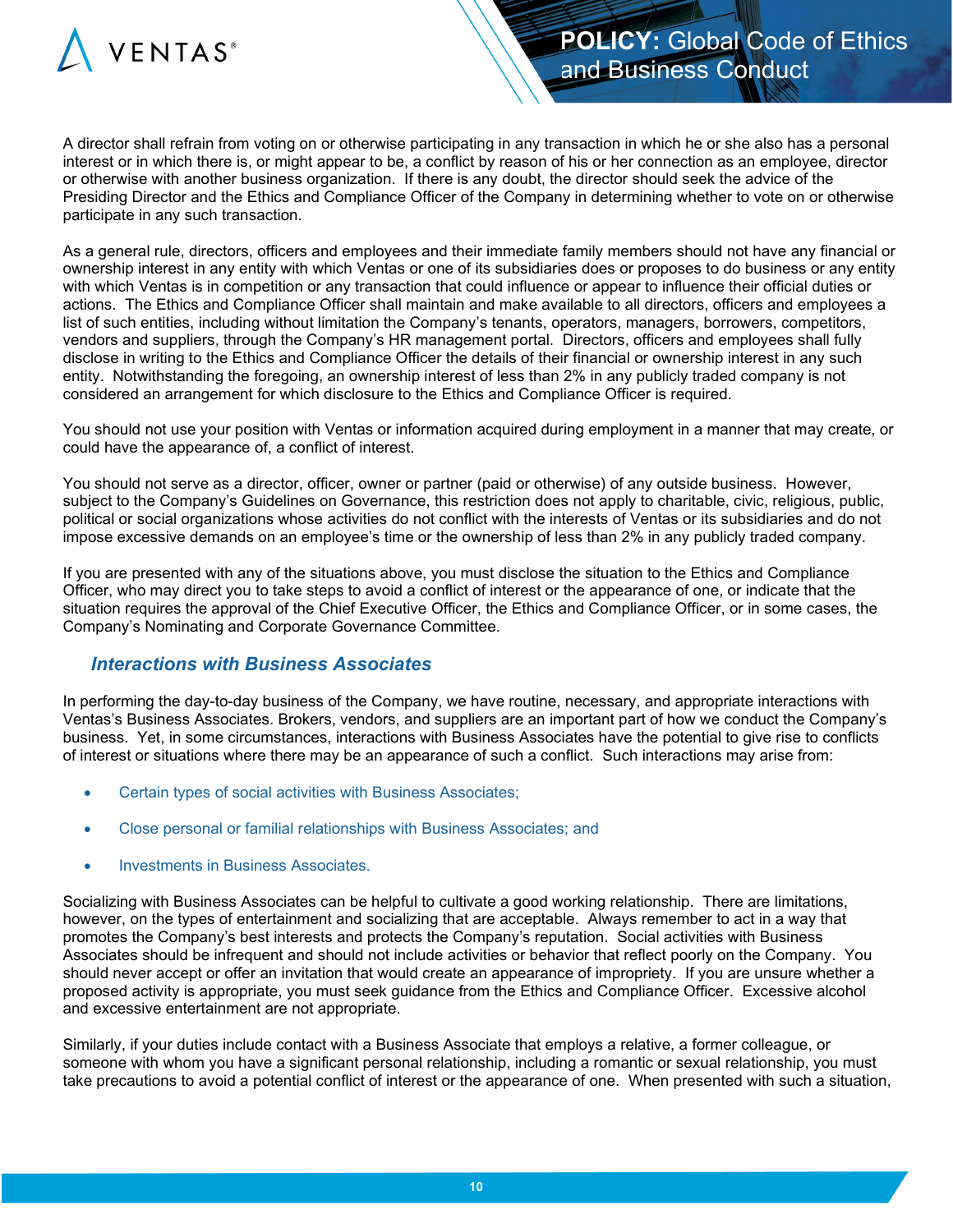

you must disclose the relationship to the Ethics and Compliance Officer, who may direct you to take steps to avoid a conflict of interest or the appearance of one.

In considering whether your interactions with a Business Associate may be improper, or raise the appearance of impropriety, consider the following questions:

- Would your supervisor disapprove of the interaction?
- Would you be embarrassed if the interaction or relationship was reported in the news?
- Might others with whom you work question whether the interaction or relationship was appropriate?

If you answer "yes" to any of these questions, you have an obligation to seek guidance from the Legal Department.

#### *Interactions with the Company's Independent Auditor*

Ventas and the independent auditor have a professional relationship that must be observed at all times. Any interactions with the independent auditor must preserve the auditor's professional independence, including any actions that would give the appearance of impeding independence. The following rules govern the interactions of all employees, officers, and directors with the independent auditor:

No advance approval from the Legal Department is required for casual lunches or dinners with the independent auditor provided that:

- They are infrequent; and
- If Ventas provides expenses for the independent auditor, or the independent auditor provides expenses for Ventas employees, the cost does not exceed \$75 per person.

Other social activities with the independent auditor may be permitted, but require advance written approval from the Legal Department, including:

- Entertainment meetings in excess of twice per month.
- Any events where Ventas pays significant expenses for the independent auditor or the independent auditor pays significant expenses for Ventas, including but not limited to:
	- o Airfare;
	- o Hotel; or
	- o Spousal or family expenses.
- Giving or receipt of gifts in excess of \$75.
- Meals in excess of \$75 per person.
- Sporting and other entertainment events where the cost is expected to exceed \$150 per person.

Any questions about interactions with the independent auditor or potential conflict of interest should be directed to the Legal Department.

# **CORPORATE INTERESTS**

We owe a duty to the Company to advance its legitimate interests when the opportunity to do so arises. As a result, directors, officers and employees are prohibited from taking personal advantage (whether directly or through other businesses in which they have an interest) of opportunities that properly belong to Ventas, such as those discovered through the use of Company property, information or status.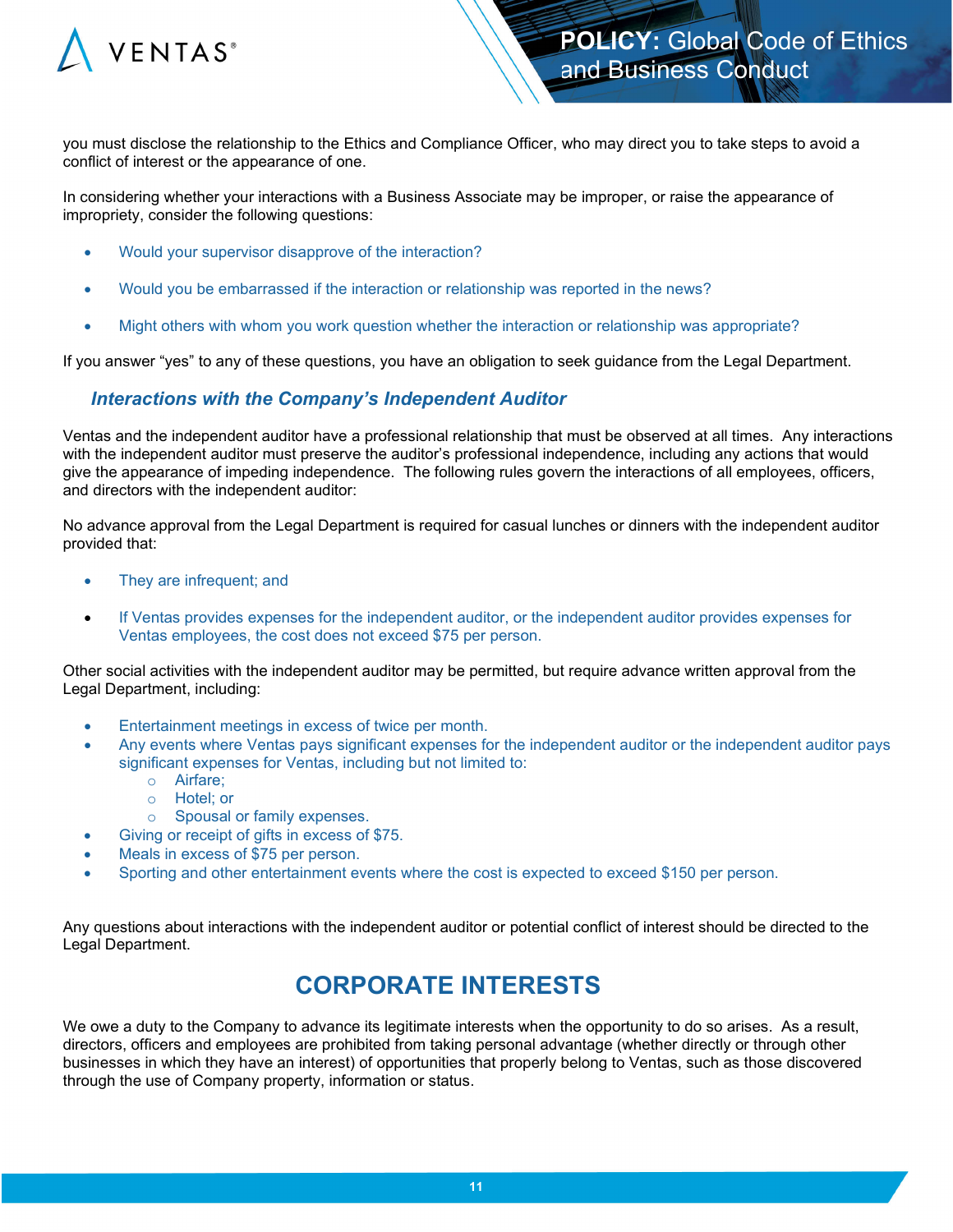

# **EMPLOYMENT EXPECTATIONS**

#### **EQUAL EMPLOYMENT OPPORTUNITY**

Ventas offers equal employment opportunities to all without regard to race, gender, marital status, age, color, religion, national origin, disability, veteran status, sexual orientation or any other characteristic or status protected by law. This policy applies to all employees and applicants for employment and in all phases of employment, including recruitment, hiring, placement, promotion, compensation, evaluation, training, discipline, termination, and all other terms and conditions of employment. If you believe that you have been discriminated against in any way, see your manager, Human Resources, or the Legal Department immediately.

#### **NON-DISCRIMINATION IN COMPANY BUSINESS**

A diversity of people and ideas in the workplace is essential to the Company's business success. We are expected to respect the rights and cultural differences of others and to conduct Company business without bias or discrimination. Discrimination or limitation bias is not permitted based on race, religion, color, age, gender, marital status, sexual orientation, disability, national origin, veteran status or any other characteristic or status protected by law.

#### **ANTI-HARASSMENT**

Ventas is committed to maintaining a workplace that is free from harassment, intimidation and hostility. The Company does not tolerate any form of harassment in the workplace, including without limitation undue influence, offensive behavior, sexual harassment, racial harassment, intimidation, threats, verbal abuse, assault or other disrespectful conduct.

*You should read and become familiar with the Company's Employee Handbook, which specifies the procedures that should be used to report harassment*.

#### **RELATIVES AND CLOSE PERSONAL RELATIONSHIPS**

Except for full-time students hired for part-time or interim assignments, relatives of and individuals who have a close personal relationship with any director, officer or employee should not work for Ventas due to the possibility that actual or potential conflicts of interest may arise. If a close personal relationship develops between a supervisor and subordinate, the employees involved must promptly disclose this relationship to the Ethics and Compliance Officer.

*You should read and become familiar with the Company's Employee Handbook, which sets forth additional guidelines for avoiding favoritism or the perception of favoritism.*

#### **WORKPLACE SAFETY AND HEALTH**

Maintaining a safe and healthy place of employment is a core Company value. Ventas will use its best efforts to comply with all applicable Occupational Safety and Health Act (OSHA) standards.

We are responsible for assisting the Company in protecting against workplace safety and health hazards. We are expected to keep our work areas clean and free of hazards, to conform to the requirements of any safety procedures and guidelines prescribed by the Company and to utilize their work stations and equipment in the manner in which they were intended to be used. Employees are also encouraged to make suggestions regarding how to deal with any potential safety or health hazards. Management and supervisory personnel are expected to promote compliance with all applicable safety and health laws, government regulations and Company policies.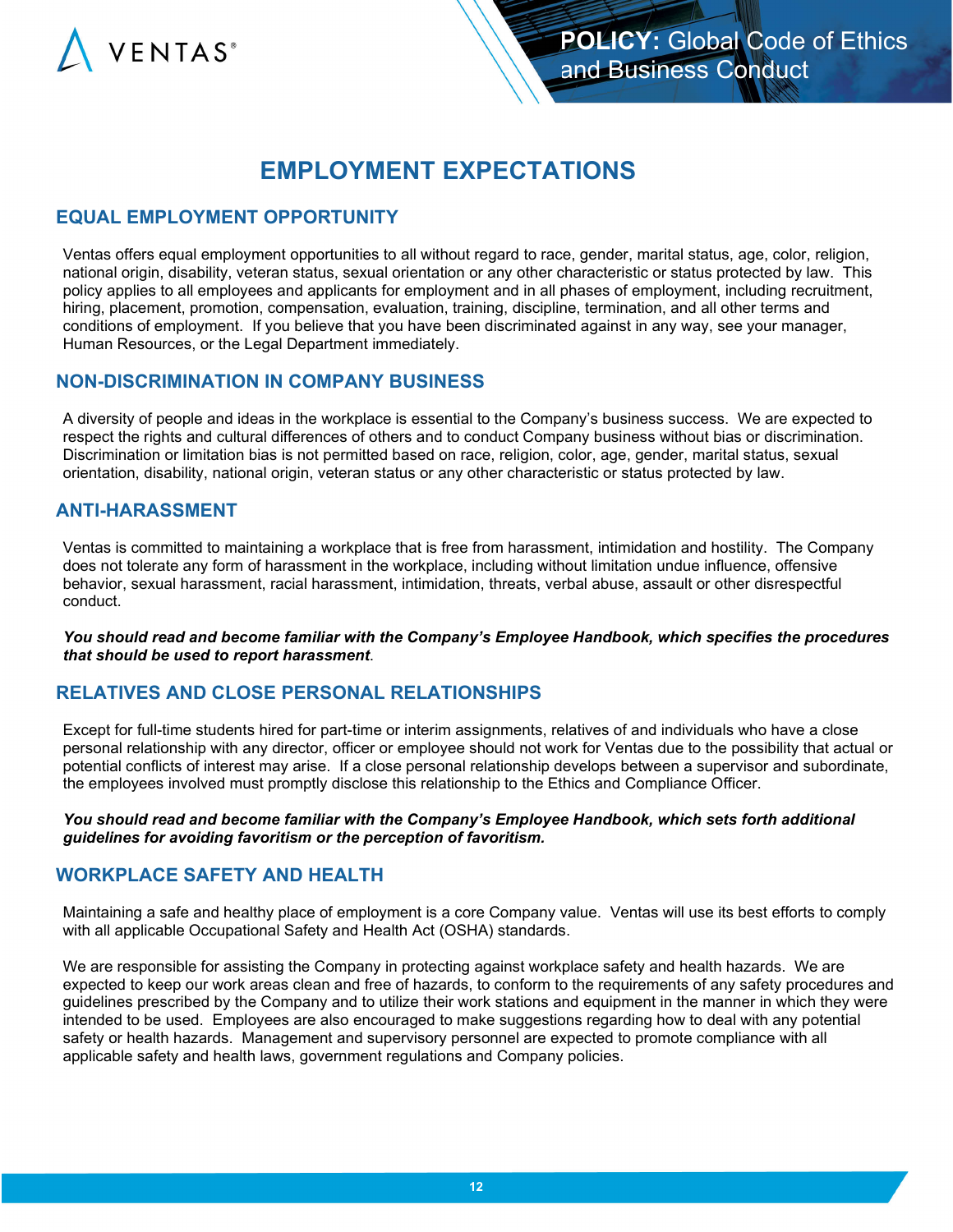

Accidents, injuries and any unsafe equipment, behavior or conditions that threaten the safety or health of any person should be brought to the attention of supervisory personnel or the Ethics and Compliance Officer or reported via the compliance resources listed on page two of this Code as soon as possible. No employee who, in good faith, reports safety or health concerns shall be subject to discipline or otherwise retaliated against or disadvantaged with respect to his or her employment as a result of such reporting.

# **FAIR DEALING**

We must deal fairly with the Company's tenants, operators, managers, borrowers, competitors, vendors, suppliers and employees at all times. No director, officer or employee should take unfair advantage of anyone through manipulation, concealment, abuse of privileged information, misrepresentation of material facts or any other practice that is not consistent with fair dealing.

# **FULL AND FAIR DISCLOSURE**

Complete, accurate and timely communication among directors, officers, employees and independent auditors on all relevant matters is essential to the continued success of Ventas. We have an obligation to promote candor to ensure that appropriate parties have all necessary information to make responsible business decisions and meet the Company's disclosure obligations under applicable securities laws. Of particular importance are matters considered sensitive by the Company that affect its reputation or the appraisal and reporting of its performance.

Ventas is a publicly-traded company, and it is critically important that all documents the Company files with the Securities and Exchange Commission and all other public communications by the Company contain full, fair, accurate, timely and understandable disclosures. Depending on his or her position, a director, officer or employee may be called upon to provide necessary information or to attest or certify that the Company's books, records, accounts and financial statements are maintained in reasonable detail, fully and accurately reflect the Company's financial position, and conform to applicable legal requirements, generally accepted accounting principles and the Company's system of internal controls. Ventas expects directors, officers and employees to take this responsibility seriously and to provide prompt, accurate answers to inquiries related to the Company's public disclosure requirements.

# **GIFTS AND ENTERTAINMENT**

Whenever gifts are exchanged in the context of a business relationship, there is a risk that the gift may influence, or appear to influence, a business decision. Employees, directors and officers whose business decisions appear to be influenced by gifts may risk compromising Ventas's reputation and business ethics standards.

Accordingly, we must not accept gifts, payments, fees, services, discounts, valuable privileges or other favors if it could appear to improperly influence us in the performance of our duties for the Company, and we must not provide or give gifts or other favors, including charitable donations, to others if it could appear designed to procure business or otherwise improperly influence others in their relations with the Company. This standard also applies to immediate family members of employees, directors, and officers.

This Code is not intended to preclude the acceptance or the giving of common courtesies usually associated with accepted business practices. Gifts of nominal value that are of such a nature as to indicate they are merely tokens of respect or friendship and are in a form that will not be construed as a bribe, kickback, payoff or secret compensation are acceptable in most cases.

Normal business-related entertainment, including meals and other hospitality, may be accepted or given, if it is modest in value and not lavish, provided in the course of a business relationship, not likely to be perceived as an attempt to improperly influence a business decision, and reasonable under all of the circumstances in which it takes place.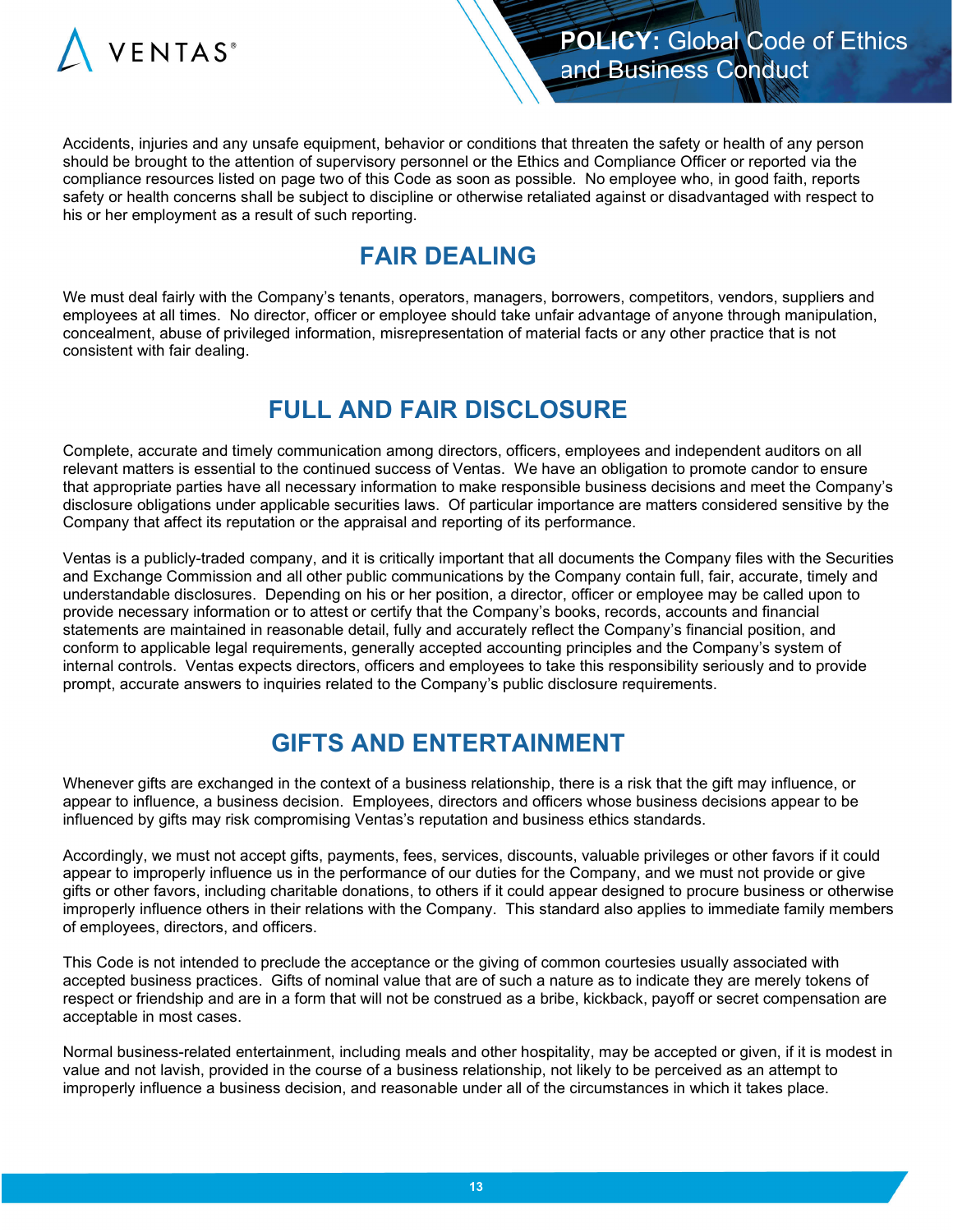

Cash (including checks, gift certificates or gift cards that can be redeemed for cash), stocks or other marketable securities in any amount must not be accepted or given under any circumstances.

*You should become familiar with the Company's Gift Procedures Letter and the [Global Anti-Corruption Policy,](https://www.ventasreit.com/sites/default/files/pdf/2016_0322_Policy_GlobalAntiCorruption_Final) which set forth additional guidelines for the provision and receipt of gifts and entertainment.*

## **GOVERNMENT AFFAIRS**

## **COMPLIANCE WITH GOVERNMENTAL AUTHORITY**

Employees, officers, and directors must comply with the laws, regulations, decrees and orders of every governmental agency, regulatory authority and judicial body having jurisdiction over them and applicable to the Company's business. The Company's policy is to cooperate with governmental agencies in the proper performance of their duties to the fullest extent possible. If you receive notice of any governmental inquiry or a request for information or an interview from a government representative, contact the Ethics and Compliance Officer immediately so that the Company can timely and appropriately respond. It is preferred, but not required, that you contact the Ethics and Compliance Officer before you speak to a government representative so the Company has an opportunity to protect privileged and confidential business information.

#### **POLITICAL ACTIVITIES BY THE COMPANY**

Ventas's political participation is limited by election and campaign finance law, and the Company will not make contributions to political candidates, parties, campaigns or causes except as permitted by applicable law. Accordingly, without the prior approval of the Ethics and Compliance Officer, no director, officer or employee shall make, authorize or permit any contributions, expenditures or use of Company funds or resources for political purposes, and directors, officers and employees shall otherwise fully comply with the letter and spirit of applicable state and federal political contributions laws. Contributions to an industry trade group, regardless of whether such industry trade group conducts lobbying activities, shall not require the approval of the Ethics and Compliance Officer unless such contribution is specifically designated to be used for political purposes. Corporate resources include financial and non-financial donations, such as using work time and telephones to solicit for a political cause or candidate or loaning Ventas property for use in a political campaign.

However, nothing in this Code shall prevent the Company from advocating a position, expressing a view or taking other appropriate action with respect to any legislative or political matters affecting the Company or its interests. At times, Ventas may ask employees to make personal contact with government officials or to write letters to present the Company's position on specific issues. Officers and employees making these communications on behalf of Ventas should familiarize themselves and comply with any applicable regulatory constraints. If you have questions regarding any of these regulations, you should contact the Ethics and Compliance Officer.

#### **POLITICAL ACTIVITIES BY DIRECTORS, OFFICERS AND EMPLOYEES**

It is important to separate personal and corporate political activities in order to comply with applicable rules and regulations relating to lobbying or attempting to influence government officials. Ventas believes that its directors, officers, and employees have rights and responsibilities to participate in political activities. These rights and responsibilities include, but are not limited to, voting in elections, keeping informed on political matters, serving on civic bodies and contributing financially to, and participating in the campaigns of, the political candidates of their choice. Accordingly, individual directors, officers, and employees are not constrained by this Code from engaging in political activities, making political contributions, expressing political views or taking other appropriate action on any political or legislative matter, so long as they are acting in their individual capacity, on their own time and at their own expense. In doing so, it is important not to give the impression that you are speaking on behalf of or representing Ventas in these activities.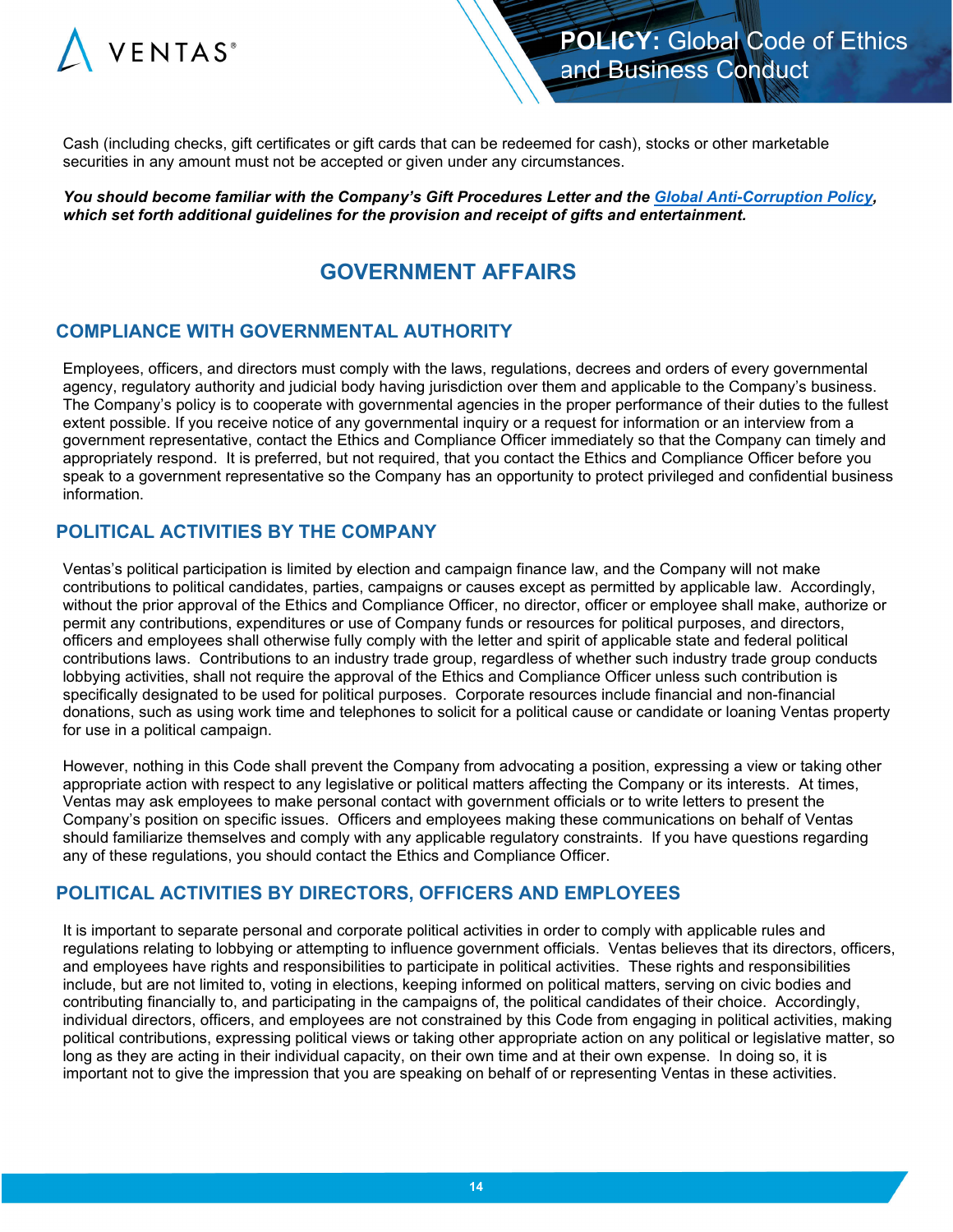

*You should read and become familiar with the Company's [Political Contribution, Expenditure and Activity](https://www.ventasreit.com/sites/default/files/pdf/2018_0523_Guidelines_PoliticalContributionExpenditureAndActivity_Final)  [Guidelines,](https://www.ventasreit.com/sites/default/files/pdf/2018_0523_Guidelines_PoliticalContributionExpenditureAndActivity_Final) which sets forth additional guidelines for political contributions and activities by the Company and its personnel.*

## **RELATIONSHIPS WITH GOVERNMENT OFFICIALS**

We may not maintain any relationship or take any action with respect to government officials that could impugn Ventas's integrity and reputation. The Company's *[Global Anti-Corruption Policy](https://www.ventasreit.com/sites/default/files/pdf/2016_0322_Policy_GlobalAntiCorruption_Final)* sets forth detailed guidelines for providing anything of value to government officials outside of the U.S. As described in that policy, it is against the law to offer, authorize the payment of, or promise to pay money or anything of value, either directly or indirectly through a third party, to government officials for the purpose of influencing their acts or decisions in their official capacity or securing any improper advantage for the purpose of assisting Ventas in obtaining or retaining business.

All directors, officers and employees must understand and comply with the *[Global Anti-Corruption Policy](https://www.ventasreit.com/sites/default/files/pdf/2016_0322_Policy_GlobalAntiCorruption_Final)*, and must seek guidance from the Legal Department if you have any questions about interactions with government officials on the Company's behalf.

# **INSIDER TRADING LAWS**

As a publicly traded company, Ventas has certain legal and ethical responsibilities with respect to the market for its securities and the confidentiality of information about its business. Violations of the federal and state securities laws, inadvertent or otherwise, can result in severe civil and criminal penalties for the Company or the culpable individuals, as well as damage the Company's reputation for integrity and professionalism.

#### **TRADING IN COMPANY SECURITIES**

Generally, directors, officers and employees may not trade in the Company's securities while they are in the possession of material, non-public information regarding the Company. In addition, directors, officers and employees may not engage in short-term speculation or short sales with respect to the Company's securities and may not hold Company securities in margin accounts or pledge Company securities to secure loans without prior approval of the Audit Committee of the Board of Directors or the Management Capital Committee, as specified in the **Company's** *[Securities](https://www.ventasreit.com/sites/default/files/pdf/2016_0322_Policy_SecuritiesTrading)  [Trading Policy](https://www.ventasreit.com/sites/default/files/pdf/2016_0322_Policy_SecuritiesTrading).* Directors and executive officers are also subject to statutory restrictions that prohibit them from profiting on transactions in Company securities within a six-month period.

Directors, officers and certain designated employees must consult the General Counsel or other designated Legal Department representative prior to trading in Company securities at any time, even when a trading window is open.

#### **TRADING IN SECURITIES OF OTHER COMPANIES**

Directors, officers and employees may not trade in securities of a company with which Ventas does or proposes to do business if they possess material, non-public information about such company.

*You should read and become familiar with the [Securities Trading Policy,](https://www.ventasreit.com/sites/default/files/pdf/2016_0322_Policy_SecuritiesTrading) which sets forth more specific guidelines and procedures to prevent both intentional and unintentional acts of prohibited insider trading and acts that facilitate such trading.*